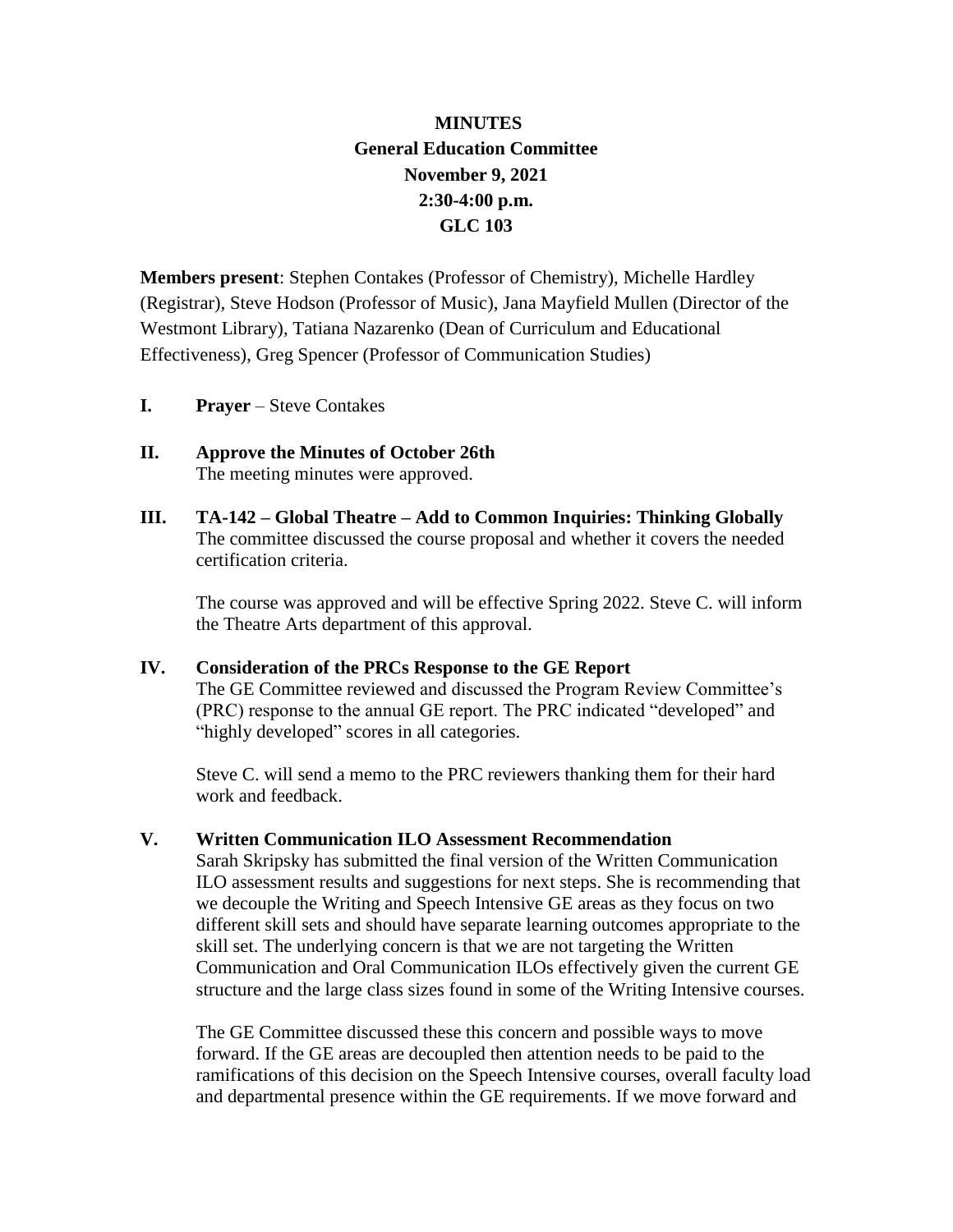don't account for these issues then we could be creating bigger problems for departments, teaching loads and the college budget.

Tatiana noted that there is a meeting scheduled in early December to discuss the findings of the Written and Oral Communication ILO assessments. The thoughts and ideas from this meeting will be discussed in the December GE Committee meeting.

## **VI. Continued Discussion on the Serving Society GE Area**

The GE Committee continued to discuss the current status of the Serving Society GE area. Topics included the overall purpose of this GE area, whether service learning was something we wanted to continue (is it important and aligned with our mission?), and where it might best be placed in the academic curriculum (GE requirement, major requirement, graduation requirement?). It is clear that some change needs to be made, as the area is not able to be assessed as it has no Student Learning Outcome (SLO). So either an SLO needs to be developed for the category or it needs to move into a major or graduation requirement.

Tatiana thinks that the serving society GE area should not be a part of our GE and consequently assessed as part of our GE. Citing Steve Hodson's research on service requirements at other institutions, she noted that most other institutions do not include service learning in their GE curriculum but make it a graduation requirement. She strongly recommends we do the same. Steve Contakes noted that this might be a reasonable step to take, given that we do not actually offer academic instruction in connection with this GE, even he and other members of the committee were conflicted since the ideal of service is deeply-embedded in our institutional ethos as well as laid out explicitly in our mission statement.

A poll of the committee revealed the GE Committee members do think that this was an important requirement to have for students, as it calls for them to get off campus and out into the world (for most experiences). There was some concern over a potential loss of status or importance if it was moved to a major or graduation requirement.

The GE Committee acknowledged that the current status of the Serving Society GE area is concerning and that if it was important, then it was important enough to do well. Since the GE area currently has no SLO and has not been assessed it is difficult to say if it is achieving its goals. The language in the combined document for the GE area may also not reflect the current status of collaboration between the Student Life division and the Academic division in curricular areas. A first step may be to create an SLO and then assess whether what we are doing is working against the SLO.

The committee discussed the bigger issue of what we want to see happen in this area, and how we might be able to reframe/reword the area to fit those goals and a